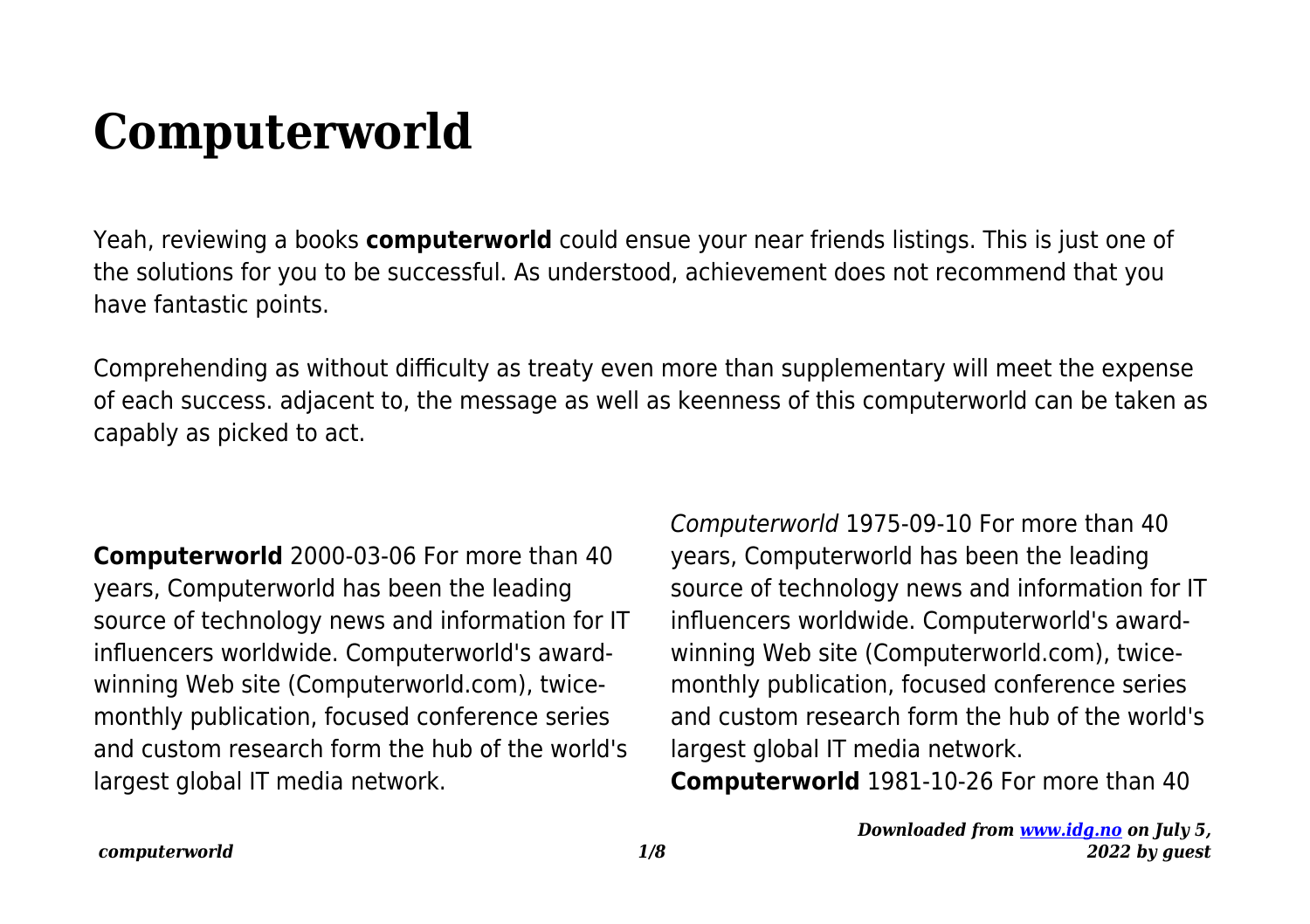years, Computerworld has been the leading source of technology news and information for IT influencers worldwide. Computerworld's awardwinning Web site (Computerworld.com), twicemonthly publication, focused conference series and custom research form the hub of the world's largest global IT media network.

**Computerworld** 1984-05-21 For more than 40 years, Computerworld has been the leading source of technology news and information for IT influencers worldwide. Computerworld's awardwinning Web site (Computerworld.com), twicemonthly publication, focused conference series and custom research form the hub of the world's largest global IT media network.

**Computerworld** 1993-08-23 For more than 40 years, Computerworld has been the leading source of technology news and information for IT influencers worldwide. Computerworld's awardwinning Web site (Computerworld.com), twicemonthly publication, focused conference series and custom research form the hub of the world's

largest global IT media network.

Computerworld 1980-05-05 For more than 40 years, Computerworld has been the leading source of technology news and information for IT influencers worldwide. Computerworld's awardwinning Web site (Computerworld.com), twicemonthly publication, focused conference series and custom research form the hub of the world's largest global IT media network. Computerworld 1988 For more than 40 years, Computerworld has been the leading source of technology news and information for IT influencers worldwide. Computerworld's awardwinning Web site (Computerworld.com), twicemonthly publication, focused conference series and custom research form the hub of the world's largest global IT media network.

**Computerworld** 1986-10-27 For more than 40 years, Computerworld has been the leading source of technology news and information for IT influencers worldwide. Computerworld's awardwinning Web site (Computerworld.com), twice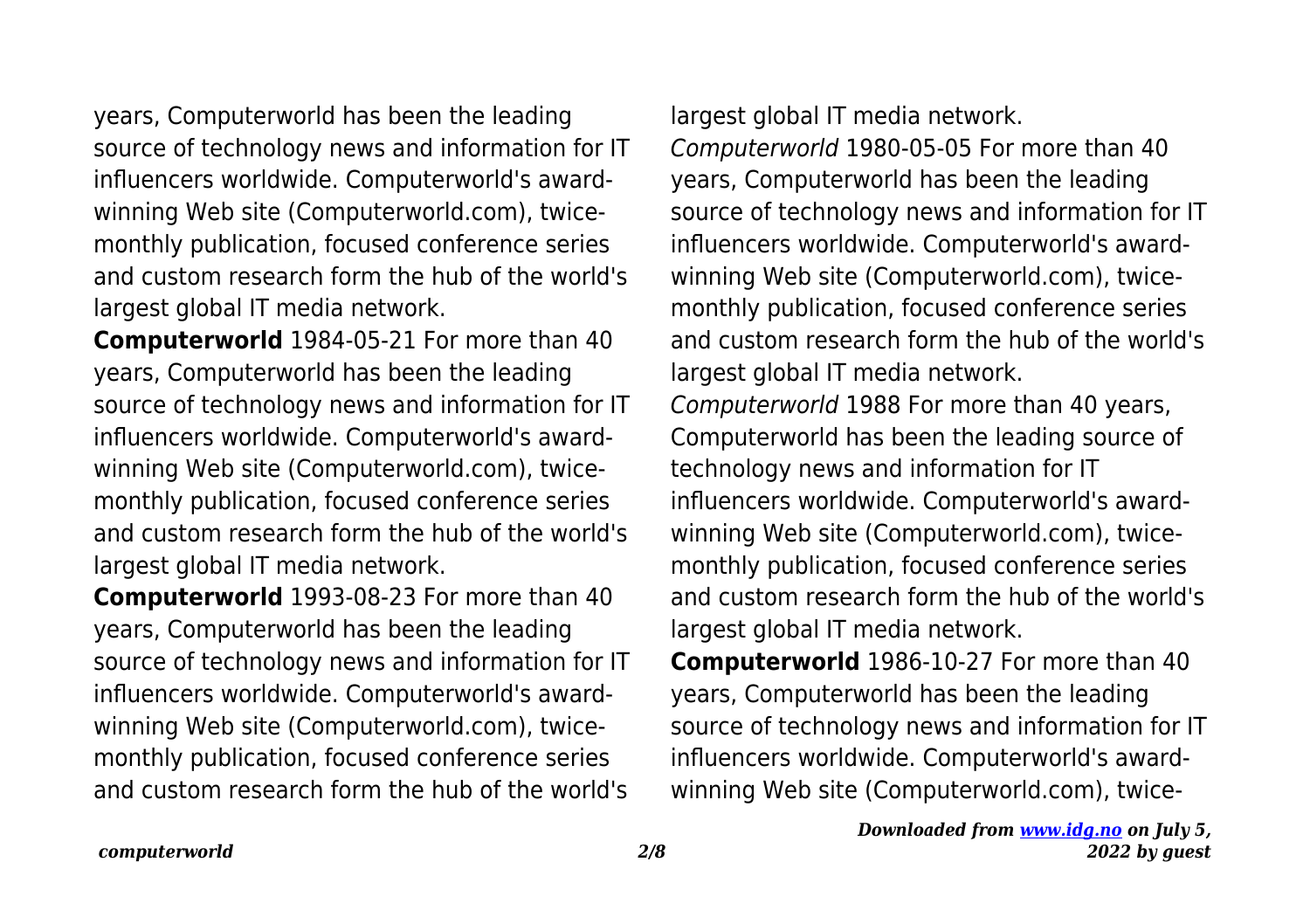monthly publication, focused conference series and custom research form the hub of the world's largest global IT media network.

Computerworld 1983-04-11 For more than 40 years, Computerworld has been the leading source of technology news and information for IT influencers worldwide. Computerworld's awardwinning Web site (Computerworld.com), twicemonthly publication, focused conference series and custom research form the hub of the world's largest global IT media network.

Computerworld 1982-06-07 For more than 40 years, Computerworld has been the leading source of technology news and information for IT influencers worldwide. Computerworld's awardwinning Web site (Computerworld.com), twicemonthly publication, focused conference series and custom research form the hub of the world's largest global IT media network.

**Computerworld** 1980-12 For more than 40 years, Computerworld has been the leading source of technology news and information for IT influencers worldwide. Computerworld's awardwinning Web site (Computerworld.com), twicemonthly publication, focused conference series and custom research form the hub of the world's largest global IT media network.

**Computerworld** 1988-02-08 For more than 40 years, Computerworld has been the leading source of technology news and information for IT influencers worldwide. Computerworld's awardwinning Web site (Computerworld.com), twicemonthly publication, focused conference series and custom research form the hub of the world's largest global IT media network.

**Computerworld** 1982-03-15 For more than 40 years, Computerworld has been the leading source of technology news and information for IT influencers worldwide. Computerworld's awardwinning Web site (Computerworld.com), twicemonthly publication, focused conference series and custom research form the hub of the world's largest global IT media network.

**Computerworld** 1984-11 For more than 40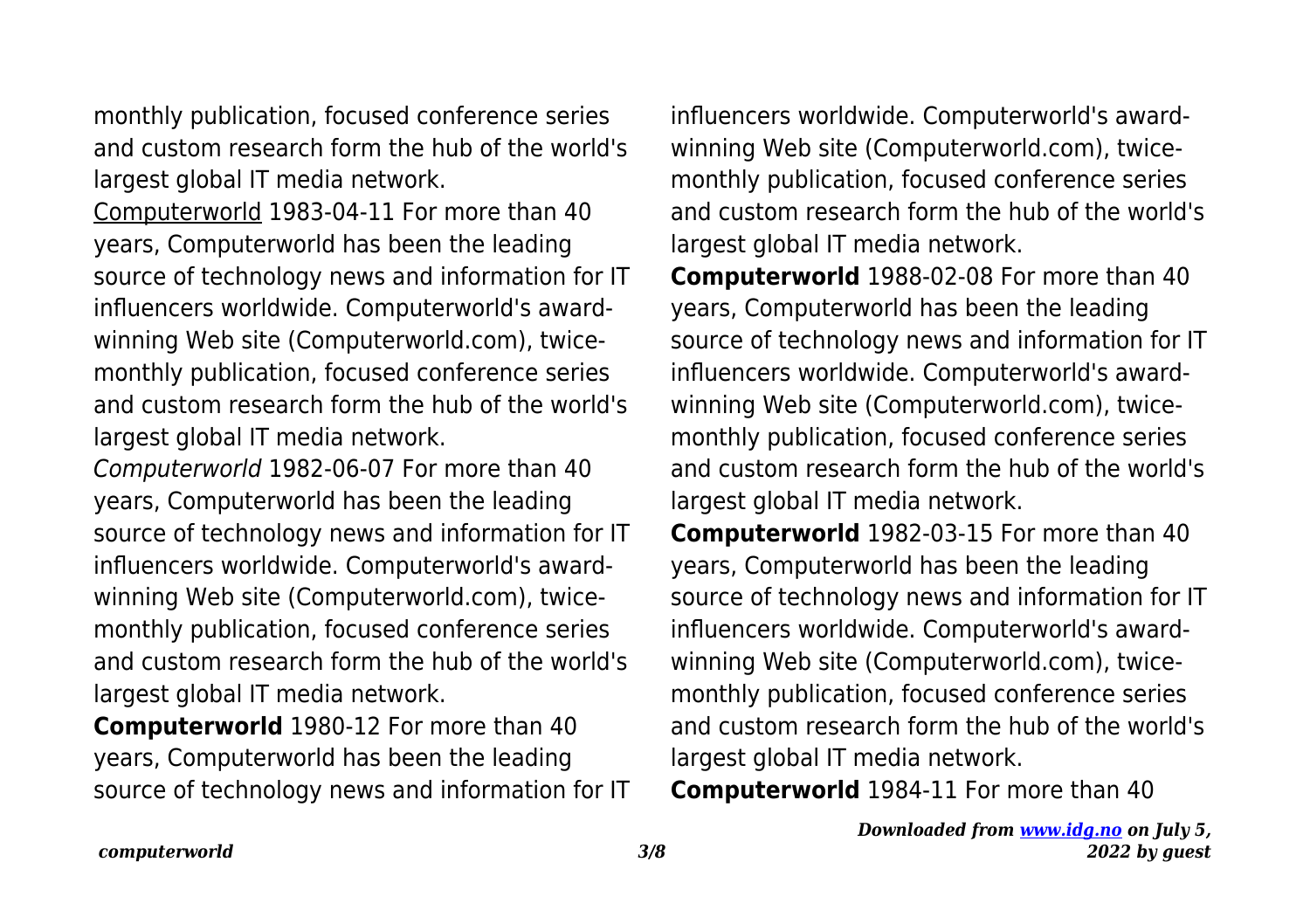years, Computerworld has been the leading source of technology news and information for IT influencers worldwide. Computerworld's awardwinning Web site (Computerworld.com), twicemonthly publication, focused conference series and custom research form the hub of the world's largest global IT media network.

**Computerworld** 1986-01-13 For more than 40 years, Computerworld has been the leading source of technology news and information for IT influencers worldwide. Computerworld's awardwinning Web site (Computerworld.com), twicemonthly publication, focused conference series and custom research form the hub of the world's largest global IT media network.

**Computerworld** 2000-05-22 For more than 40 years, Computerworld has been the leading source of technology news and information for IT influencers worldwide. Computerworld's awardwinning Web site (Computerworld.com), twicemonthly publication, focused conference series and custom research form the hub of the world's

largest global IT media network.

**Computerworld** 1999-08-16 For more than 40 years, Computerworld has been the leading source of technology news and information for IT influencers worldwide. Computerworld's awardwinning Web site (Computerworld.com), twicemonthly publication, focused conference series and custom research form the hub of the world's largest global IT media network.

**Computerworld** 1987-04-20 For more than 40 years, Computerworld has been the leading source of technology news and information for IT influencers worldwide. Computerworld's awardwinning Web site (Computerworld.com), twicemonthly publication, focused conference series and custom research form the hub of the world's largest global IT media network.

Computerworld 1976-12-20 For more than 40 years, Computerworld has been the leading source of technology news and information for IT influencers worldwide. Computerworld's awardwinning Web site (Computerworld.com), twice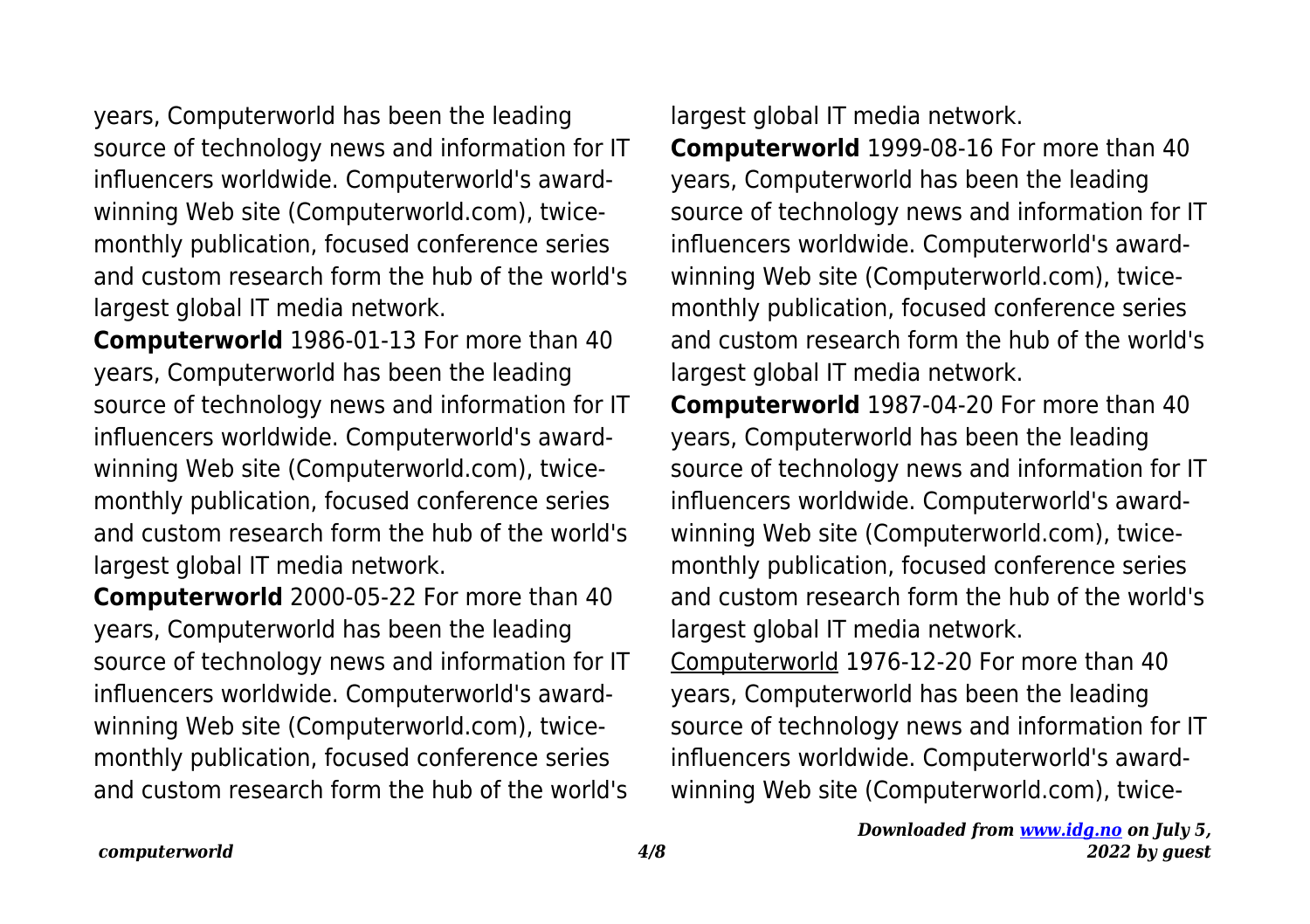monthly publication, focused conference series and custom research form the hub of the world's largest global IT media network.

Computerworld 1987-03-02 For more than 40 years, Computerworld has been the leading source of technology news and information for IT influencers worldwide. Computerworld's awardwinning Web site (Computerworld.com), twicemonthly publication, focused conference series and custom research form the hub of the world's largest global IT media network.

Computerworld 1984-12-24 For more than 40 years, Computerworld has been the leading source of technology news and information for IT influencers worldwide. Computerworld's awardwinning Web site (Computerworld.com), twicemonthly publication, focused conference series and custom research form the hub of the world's largest global IT media network.

Computerworld 1985-04-22 For more than 40 years, Computerworld has been the leading source of technology news and information for IT influencers worldwide. Computerworld's awardwinning Web site (Computerworld.com), twicemonthly publication, focused conference series and custom research form the hub of the world's largest global IT media network.

**Computerworld** Alfred Elton Van Vogt 1983 **Computerworld** 1998-11-30 For more than 40 years, Computerworld has been the leading source of technology news and information for IT influencers worldwide. Computerworld's awardwinning Web site (Computerworld.com), twicemonthly publication, focused conference series and custom research form the hub of the world's largest global IT media network.

**Computerworld** 1985-03-25 For more than 40 years, Computerworld has been the leading source of technology news and information for IT influencers worldwide. Computerworld's awardwinning Web site (Computerworld.com), twicemonthly publication, focused conference series and custom research form the hub of the world's largest global IT media network.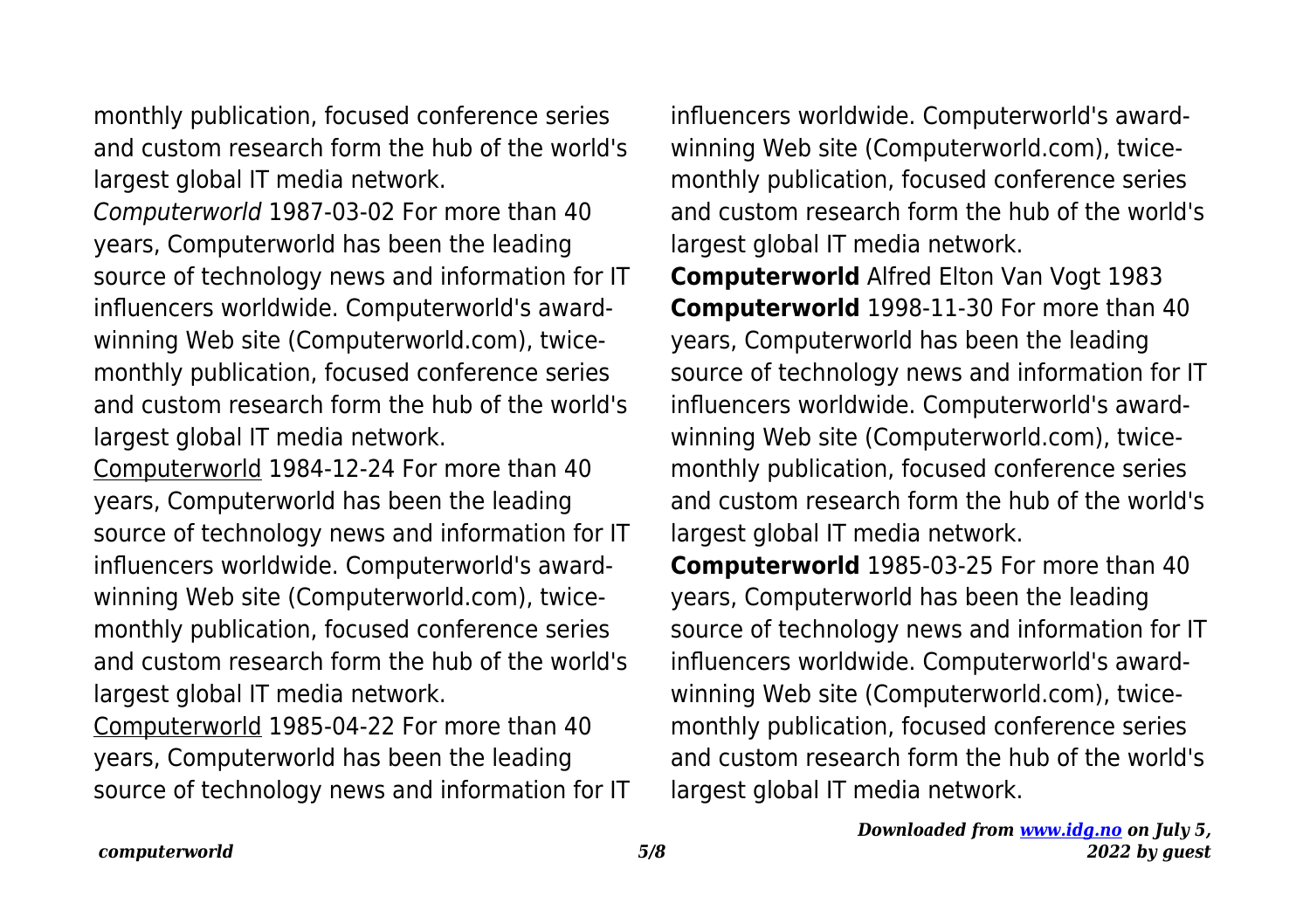**Computerworld** 1993-06-21 For more than 40 years, Computerworld has been the leading source of technology news and information for IT influencers worldwide. Computerworld's awardwinning Web site (Computerworld.com), twicemonthly publication, focused conference series and custom research form the hub of the world's largest global IT media network.

**Computerworld** 1993-11-01 For more than 40 years, Computerworld has been the leading source of technology news and information for IT influencers worldwide. Computerworld's awardwinning Web site (Computerworld.com), twicemonthly publication, focused conference series and custom research form the hub of the world's largest global IT media network.

**Computerworld** 1977-09-26 For more than 40 years, Computerworld has been the leading source of technology news and information for IT influencers worldwide. Computerworld's awardwinning Web site (Computerworld.com), twicemonthly publication, focused conference series

and custom research form the hub of the world's largest global IT media network.

**Computerworld** 1973-08-29 For more than 40 years, Computerworld has been the leading source of technology news and information for IT influencers worldwide. Computerworld's awardwinning Web site (Computerworld.com), twicemonthly publication, focused conference series and custom research form the hub of the world's largest global IT media network.

Computerworld 1985-10-07 For more than 40 years, Computerworld has been the leading source of technology news and information for IT influencers worldwide. Computerworld's awardwinning Web site (Computerworld.com), twicemonthly publication, focused conference series and custom research form the hub of the world's largest global IT media network.

**Computerworld** 1999-01-25 For more than 40 years, Computerworld has been the leading source of technology news and information for IT influencers worldwide. Computerworld's award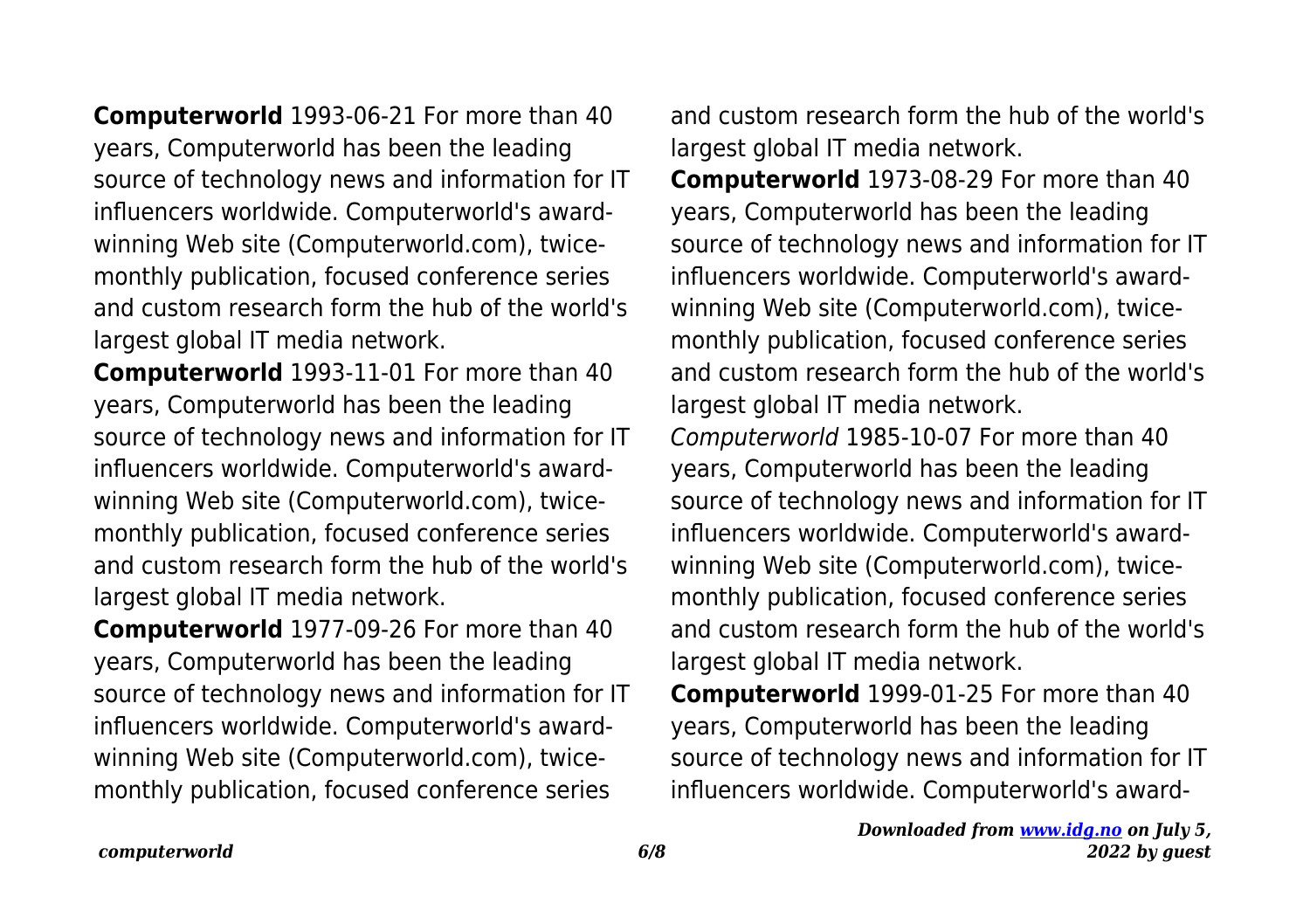winning Web site (Computerworld.com), twicemonthly publication, focused conference series and custom research form the hub of the world's largest global IT media network.

**Computerworld** 1985-07-22 For more than 40 years, Computerworld has been the leading source of technology news and information for IT influencers worldwide. Computerworld's awardwinning Web site (Computerworld.com), twicemonthly publication, focused conference series and custom research form the hub of the world's largest global IT media network.

Computerworld 1994-01-24 For more than 40 years, Computerworld has been the leading source of technology news and information for IT influencers worldwide. Computerworld's awardwinning Web site (Computerworld.com), twicemonthly publication, focused conference series and custom research form the hub of the world's largest global IT media network.

Computerworld 2001-12-10 For more than 40 years, Computerworld has been the leading

source of technology news and information for IT influencers worldwide. Computerworld's awardwinning Web site (Computerworld.com), twicemonthly publication, focused conference series and custom research form the hub of the world's largest global IT media network. Computerworld 1999-03-15 For more than 40 years, Computerworld has been the leading source of technology news and information for IT influencers worldwide. Computerworld's awardwinning Web site (Computerworld.com), twicemonthly publication, focused conference series and custom research form the hub of the world's largest global IT media network. Computerworld 1983-07-11 For more than 40 years, Computerworld has been the leading source of technology news and information for IT influencers worldwide. Computerworld's awardwinning Web site (Computerworld.com), twicemonthly publication, focused conference series and custom research form the hub of the world's largest global IT media network.